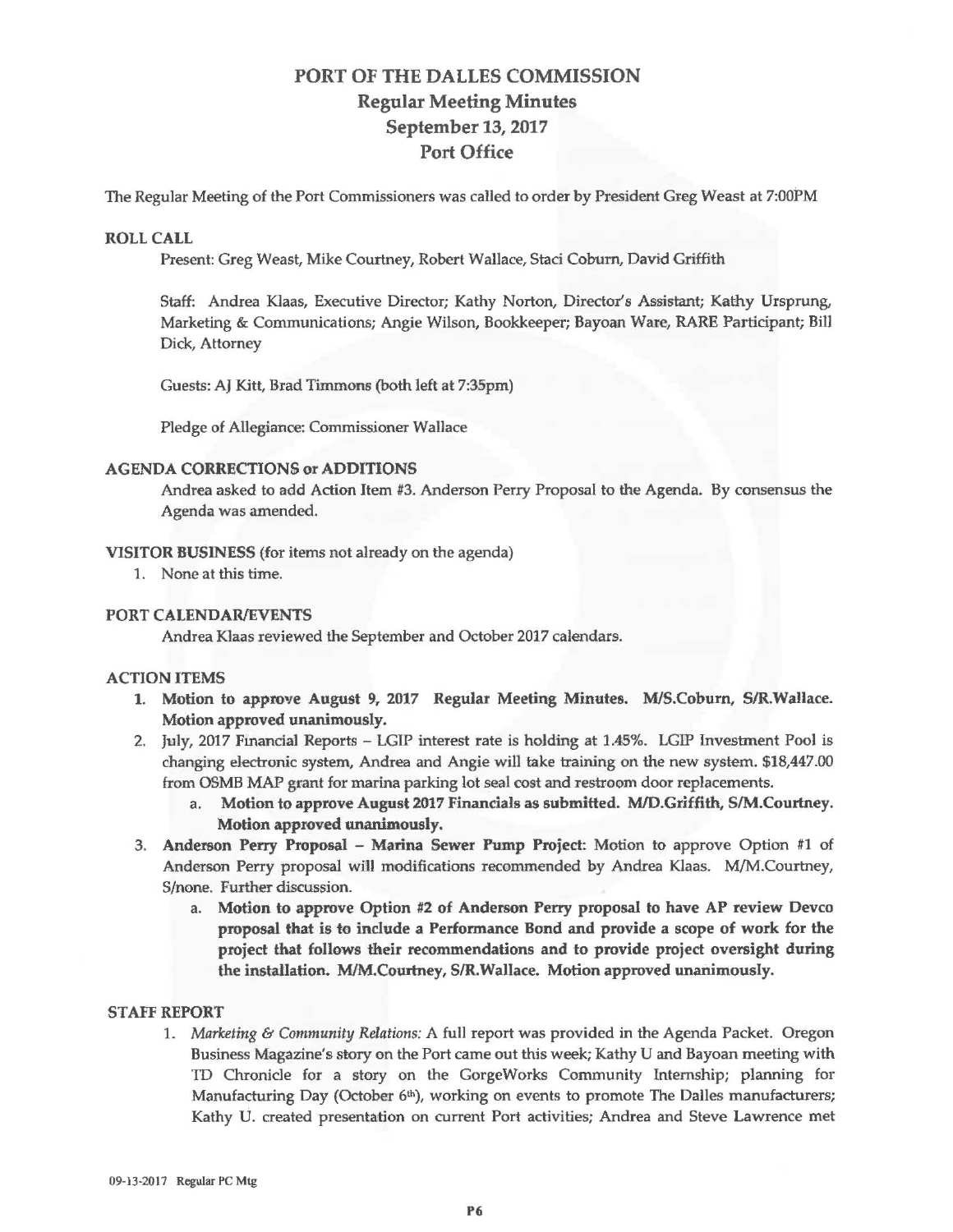with Dennis Know, the new MCMC CEO; starting to schedule fall visits with Port businesses. *Business Expansion, Retention* & *Recruitment:* No State leads this month; Ag Building-Continue to meet with the Food Security Coalition and explore potential partnerships opportunities to develop food production facilities; Community Internship-Gorge Works Community Internship's business steering committee will have met three times. Planning the official launch of Gorge Works on Manufacturing Day; Facility Inquiries-Continue to get numerous inquiries related to facilities for expansion of existing Columbia Gorge businesses; UPRR-Will not oppose the City converting the Hostetler Street crossing from a private crossing to a public crossing. Andrea, Julie Krueger, Tyler Stone, and Dave Anderson will met to determine next steps; Industrial Center Mailbox- Kathy N has been working with USPO to identify a location for the bank of mailboxes in the industrial Center; Columbia Gorge Industrial Center Address-The City and Post Office have assigned official address to the lots in the industrial Center. *Other:* Community Outreach-Updating, adding to and modifying the one-page exhibits for the COT. New Issues have been added to team priorities for the September 2017 trip; Marina Electrical- Andrea and Angie met with Gary Hage to review the PUD options and get a better understanding of what the implications would be for the current boathouse owners; Guest Moorage-New restrooms doors and locks have been installed on the restrooms, new payment signs have been installed in the guest moorage area, new envelopes have been created to better track payments; The transient moorage area water was treated with herbicide, second treatment did not work as well as the first one; Downtown business maps were installed in the reader boards at the Marina Guest Moorage. Klindt Cove Park-Kathy N reported the \$365 site plan review fee waiver has been approved by City planning and will now go to City Council for approval; Abandoned Boat-Kathy N is working with Parks & Rec staff and 05MB to determine what needs to be done to remove the abandoned boat at Klindt Cove. The owner is currently in NORCOR. Landscaping-Received an email regarding weeds along Klindt Drive and a dead tree near Klindt Cove. Staff is working to address the issues. Audit-Is ongoing.

- 2. *Reports of Committees* 
	- a) Urban Renewal Commissioner Coburn: Good meeting with the Granada owners. Other projects moving forward.
	- b) Chamber of Commerce: Commissioner Griffith: Remodel of the Chamber building continues. Chamber BBQ next Thursday. City Council hosting tourism meeting and the Chamber was invited.
	- c) Wasco EDC **Kathy** Ursprung: Next meeting wjll be in Shaniko .
	- d) COT-Greg Weast/Andrea Klaas: Preparing for September trip. Full team meeting next week. Sending a strong message regarding forest management and the cost of firefighting.

7:35 PM - In to Executive Session

**EXECUTIVE SESSION** (as allowed by ORS 192.660 (2) (e) (f) (h)) This will include discussion of real property transactions, legal rights and duties of a public body with regard to current litigation and privileged legal communication. Media representatives are instructed not to report or disclose matters discussed in executive session.

8:50 PM - Back to Regular Session

**DECISIONS FROM EXECUTIVE SESSION**  None

**COMMISSION CALL** 

09-13-2017 Regular PC Mtg